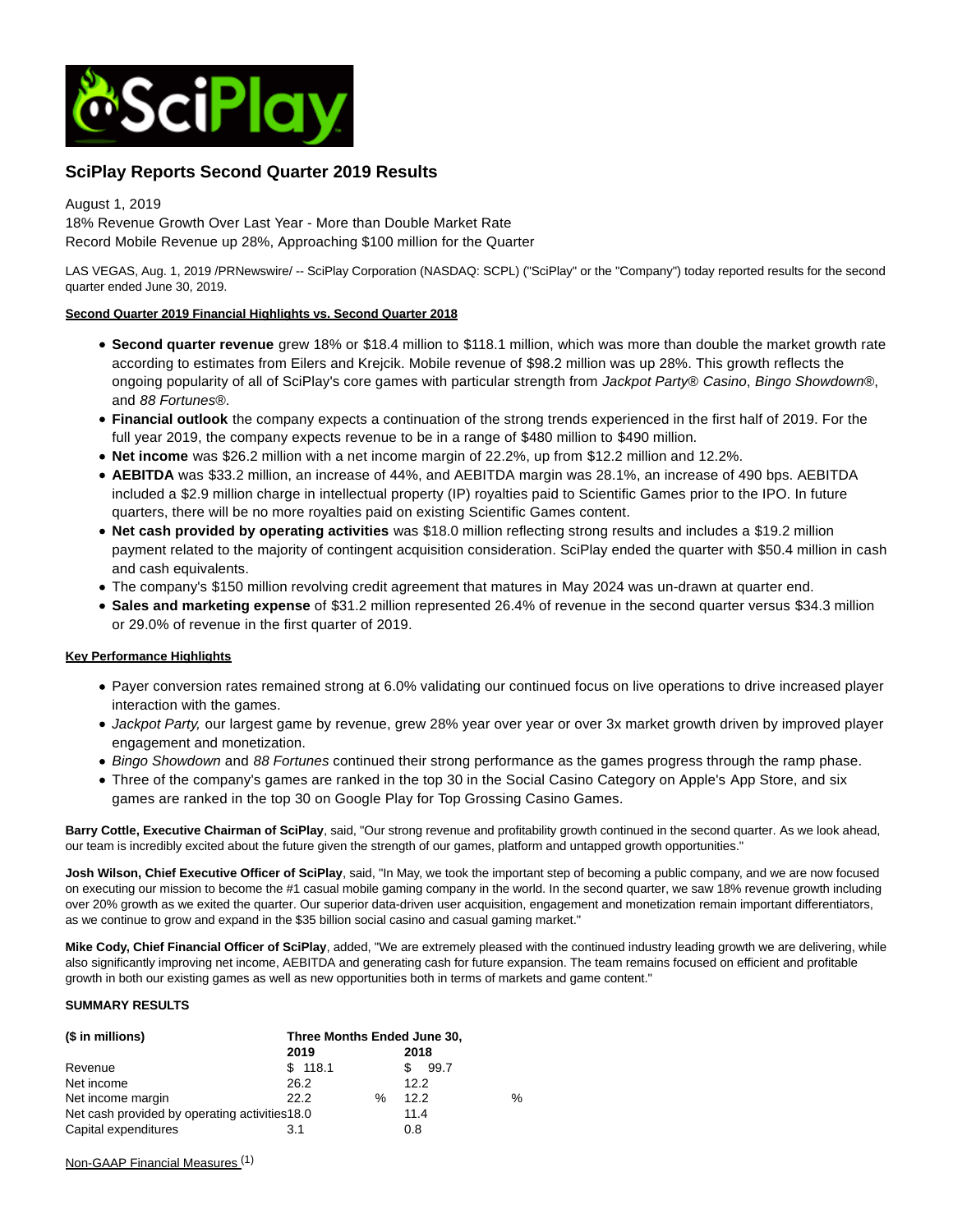| Adjusted EBITDA (2)    | \$ 33.2 | \$ 23.1   |   |
|------------------------|---------|-----------|---|
| Adjusted EBITDA margin | 28.1    | $\%$ 23.2 | % |
|                        |         |           |   |

| <b>Balance Sheet Measures</b> |         | As of June 30, 2019 As of December 31, 2018 |
|-------------------------------|---------|---------------------------------------------|
| Cash and cash equivalents     | \$ 50.4 | \$ 10.0                                     |
| Available liquidity           | 200.4   | 10.0                                        |

(1) The financial measures "AEBITDA" and "AEBITDA margin" are non-GAAP financial measures defined below under "Non-GAAP Financial Measures" and reconciled to the most directly comparable GAAP measures in the accompanying supplemental tables at the end of this release. (2) The three months ended June 30, 2019 and 2018 include \$2.9 million and \$6.3 million of affiliate IP royalty expenses, respectively. Under the terms of the IP License Agreement, as more fully described in our prospectus dated May 2, 2019, filed with the SEC on May 6, 2019, we acquired an exclusive (subject to certain limited exceptions), perpetual, non-royalty-bearing license for intellectual property created or acquired by Bally Gaming, Inc. or its affiliates, which will result in no future royalties or fees for our use of intellectual property owned by Bally Gaming, Inc. or its affiliates in our currently available games.

# **Key Performance Indicators**

### **(in millions, except ARPDAU, Average monthly revenue per payer, and percentages)Three Months Ended June 30,**

|                                   | 2019    | 2018    | Increase / (Decrease) |
|-----------------------------------|---------|---------|-----------------------|
| <b>Mobile Penetration</b>         | 83      | % 77    | %6pp                  |
| Average MAU                       | 8.1     | 8.2     | (0.1)                 |
| Average DAU                       | 2.7     | 2.6     | 0.1                   |
| ARPDAU                            | \$0.48  | \$0.42  | \$0.06                |
| Average MPUs                      | 0.5     | 0.4     | 0.1                   |
| Average monthly revenue per payer | \$81.42 | \$75.45 | \$5.97                |
| Payer conversion rate             | 6.0     | % 5.4   | %0.6 <sub>pp</sub>    |
| $pp = percentage points$ .        |         |         |                       |

# **Earnings Conference Call**

SciPlay executive leadership will host a conference call on Thursday, August 1, 2019, at 4:15 p.m. EST to review the Company's second quarter results. To access the call live via a listen-only webcast and presentation, please visi[t http://www.sciplay.com/investors/investor-information/ a](http://www.sciplay.com/investors/investor-information/)nd click on the webcast link under the Investor Information section. To access the call by telephone, please dial: +1 (412) 317-0790 (U.S. and International) and ask to join the SciPlay Corporation call. A replay of the webcast will be archived in the Investors section o[n www.sciplay.com.](http://www.sciplay.com/)

#### **About SciPlay**

SciPlay (NASDAQ: SCPL) is a leading developer and publisher of digital games on mobile and web platforms. We currently offer seven core games, including social casino games Jackpot Party Casino, Gold Fish Casino, Hot Shot Casino and Quick Hit Slots, and casual games MONOPOLY Slots, Bingo Showdown and 88 Fortunes Slots. Our social casino games typically include slots-style game play and occasionally include table games-style game play, while our casual games blend slots-style or bingo game play with adventure game features. All of our games are offered and played on multiple platforms, including Apple, Google, Facebook and Amazon. In addition to our internally created games, our content library includes recognizable, real-world slot and table games content from Scientific Games Corporation. We have access to Scientific Games Corporation's library of more than 1,500 iconic casino titles which we integrate across our different games.

All ® notices signify marks registered in the United States. © 2019 SciPlay Corporation. All Rights Reserved.

# **SCIPLAY CORPORATION CONSOLIDATED STATEMENTS OF INCOME (Unaudited, in millions, except per share amounts)**

|                                           |         | <b>Three Months Ended Six Months Ended</b> |         |         |  |  |
|-------------------------------------------|---------|--------------------------------------------|---------|---------|--|--|
|                                           |         | <b>June 30.</b><br><b>June 30,</b>         |         |         |  |  |
|                                           | 2019    | 2018                                       |         | 2018    |  |  |
| Revenue                                   | \$118.1 | \$99.7                                     | \$236.5 | \$197.2 |  |  |
| Operating expenses:                       |         |                                            |         |         |  |  |
| Cost of revenue $(1)$                     | 40.5    | 38.4                                       | 86.2    | 76.0    |  |  |
| Sales and marketing <sup>(1)</sup>        | 31.2    | 23.8                                       | 65.5    | 46.8    |  |  |
| General and administrative <sup>(1)</sup> | 11.1    | 8.7                                        | 21.4    | 17.2    |  |  |
| Research and development <sup>(1)</sup>   | 6.0     | 6.4                                        | 11.8    | 12.7    |  |  |
| Depreciation and amortization             | 1.8     | 5.8                                        | 3.5     | 11.6    |  |  |
| Contingent acquisition consideration      | 1.4     | ٠                                          | 1.7     | 18.0    |  |  |
| Restructuring and other                   | 0.2     | $\blacksquare$                             | 0.5     | 0.1     |  |  |
| Total operating expenses                  | 92.2    | 83.1                                       | 190.6   | 182.4   |  |  |
| Operating income                          | 25.9    | 16.6                                       | 45.9    | 14.8    |  |  |
| Other expense:                            |         |                                            |         |         |  |  |
| Other expense, net                        | (0.4)   | (0.7)                                      | (2.0)   | (0.6)   |  |  |
| Total other expense, net                  | (0.4)   | (0.7)                                      | (2.0)   | (0.6)   |  |  |
| Net income before income taxes            | 25.5    | 15.9                                       | 43.9    | 14.2    |  |  |
| Income tax (benefit) expense              | (0.7)   | 3.7                                        | 4.0     | 3.1     |  |  |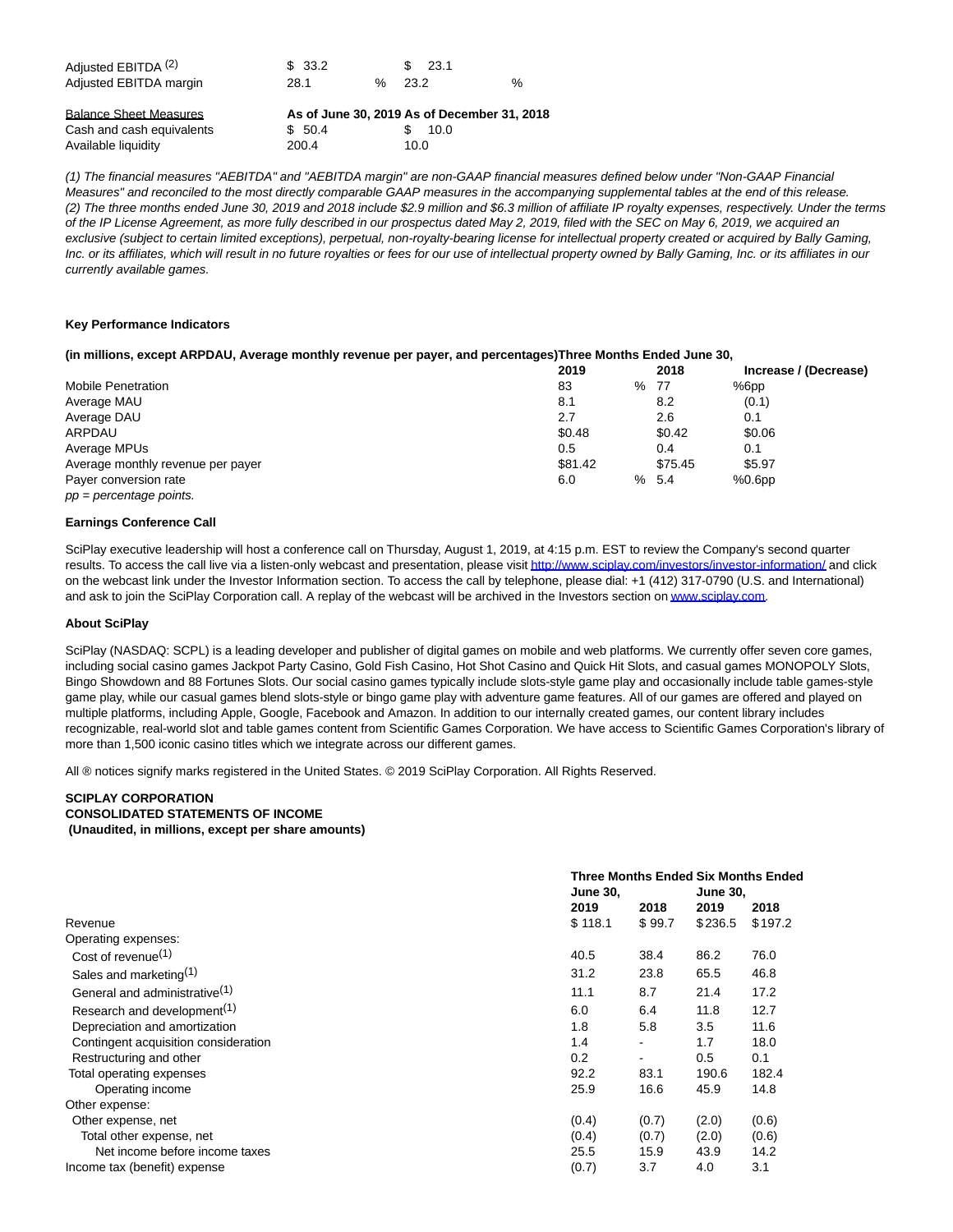| Net income                                                                               | 26.2    | 12.2    | 39.9   | 11.1   |
|------------------------------------------------------------------------------------------|---------|---------|--------|--------|
| Less: Net income attributable to the noncontrolling interest                             | 13.9    |         | 13.9   | ۰      |
| Net income attributable to SciPlay                                                       | \$12.3  | \$12.2  | \$26.0 | \$11.1 |
| Basic and diluted net income attributable to SciPlay per share:                          |         |         |        |        |
| Basic                                                                                    | \$ 0.54 | \$ 0.54 | \$1.15 | \$0.49 |
| Diluted                                                                                  | \$0.54  | \$0.54  | \$1.15 | \$0.49 |
| Weighted average number of shares of Class A common stock used in per share calculation: |         |         |        |        |
| Basic shares                                                                             | 22.7    | 22.7    | 22.7   | 22.7   |
| Diluted shares                                                                           | 22.7    | 22.7    | 22.7   | 22.7   |
|                                                                                          |         |         |        |        |

(1) Excluding depreciation and amortization.

### **SCIPLAY CORPORATION**

**RECONCILIATION OF NET INCOME ATTRIBUTABLE TO SCIPLAY TO ADJUSTED EBITDA (Unaudited, in millions)**

|                                                    | <b>Three Months Ended</b><br><b>June 30,</b> |      |            | <b>Six Months Ended</b><br><b>June 30.</b> |         |      |                |               |
|----------------------------------------------------|----------------------------------------------|------|------------|--------------------------------------------|---------|------|----------------|---------------|
|                                                    | 2019                                         |      | 2018       |                                            | 2019    |      | 2018           |               |
| Net income attributable to SciPlay                 | \$12.3                                       |      | \$12.2     |                                            | \$26.0  |      | \$11.1         |               |
| Net income attributable to noncontrolling interest | 13.9                                         |      |            |                                            | 13.9    |      | $\blacksquare$ |               |
| Net income                                         | 26.2                                         |      | 12.2       |                                            | 39.9    |      | 11.1           |               |
| Contingent acquisition consideration               | 1.4                                          |      |            |                                            | 1.7     |      | 18.0           |               |
| Restructuring and other                            | 0.2                                          |      |            |                                            | 0.5     |      | 0.1            |               |
| Depreciation and amortization                      | 1.8                                          |      | 5.8        |                                            | 3.5     |      | 11.6           |               |
| Income tax (benefit) expense                       | (0.7)                                        |      | 3.7        |                                            | 4.0     |      | 3.1            |               |
| Stock-based compensation                           | 3.9                                          |      | 0.7        |                                            | 6.6     |      | 1.3            |               |
| Other expense, net                                 | 0.4                                          |      | 0.7        |                                            | 2.0     |      | 0.6            |               |
| <b>Adjusted EBITDA</b>                             | \$<br>33.2                                   |      | \$<br>23.1 |                                            | \$58.2  |      | \$<br>45.8     |               |
| Revenue                                            | 118.1<br>\$.                                 |      | \$99.7     |                                            | \$236.5 |      | \$<br>197.2    |               |
| Net income margin                                  | 22.2                                         | $\%$ | 12.2       | $\%$                                       | 16.9    | %    | 5.6            | %             |
| Adjusted EBITDA margin                             | 28.1                                         | $\%$ | 23.2       | $\%$                                       | 24.6    | $\%$ | 23.2           | $\frac{0}{0}$ |
| Affiliate IP License expense <sup>(1)</sup>        | \$<br>2.9                                    |      | \$6.3      |                                            | \$10.2  |      | \$<br>12.6     |               |

(1) Under the terms of the IP License Agreement, as more fully described in our Prospectus dated May 2 2019 filed with the SEC on May 6, 2019, we acquired an exclusive (subject to certain limited exceptions), perpetual, non-royalty-bearing license for intellectual property created or acquired by Bally, Gaming Inc.or its affiliates, which will result in no future royalties or fees for our use of intellectual property owned by Bally Gaming Inc.or its affiliates in our currently available games.

#### **Forward-Looking Statements**

In this press release, SciPlay makes "forward-looking statements" within the meaning of the U.S. Private Securities Litigation Reform Act of 1995. Forward-looking statements describe future expectations, guidance, plans, results or strategies and can often be identified by the use of terminology such as "may," "will," "estimate," "intend," "plan," "continue," "believe," "expect," "anticipate," "target," "should," "could," "potential," "opportunity," "goal" or similar terminology and include, without limitation, SciPlay's revenue guidance for full year 2019. SciPlay is providing the financial guidance in this press release to provide investors with certain useful information to assist them with evaluating the Company. This information should not be considered in isolation or as a substitute for SciPlay's As Reported financial results prepared in accordance with U.S. GAAP. This guidance should be read in conjunction with SciPlay's respective financial statements and related footnotes filed with the SEC. SciPlay does not expect to continue to provide financial guidance and disclaims any obligation to update such information, as noted below. These forward-looking statements are based upon management's current expectations, assumptions and estimates and are not guarantees of timing, future results or performance. Therefore, you should not rely on any of these forward-looking statements as predictions of future events. Actual results may differ materially from those contemplated in these statements due to a variety of risks and uncertainties and other factors, including, among other things: our ability to attract and retain players; our reliance on third-party platforms; our dependence on the optional purchases of virtual currency to supplement the availability of periodically offered free virtual currency; our ability to continue to launch and enhance games that attract and retain a significant number of paying players; our reliance on a small percentage of our players for nearly all of our revenue; our ability to adapt to, and offer games that keep pace with, changing technology and evolving industry standards; competition; the impact of legal and regulatory restrictions on our business, including significant opposition in some jurisdictions to interactive social gaming, including social casinos, and how such opposition could lead these jurisdictions to adopt legislation or impose a regulatory framework to govern interactive social gaming or social casinos specifically, and how this could result in a prohibition on interactive social gaming or social casinos altogether, restrict our ability to advertise our games, or substantially increase our costs to comply with these regulations; laws and government regulations, both foreign and domestic, including those relating to our parent, Scientific Games Corporation, and to data privacy and security, including with respect to the collection, storage, use, transmission, sharing and protection of personal information and other consumer data, and those laws and regulations that affect companies conducting business on the internet, including ours; the continuing evolution of the scope of data privacy and security regulations, and our belief that the adoption of increasingly restrictive regulations in this area is likely within the U.S. and other jurisdictions; our ability to use the intellectual property rights of our parent, Scientific Games Corporation, and other third parties, including the third-party intellectual property rights licensed to Scientific Games Corporation, under our intellectual property license agreement with our parent; protection of our proprietary information and intellectual property, inability to license third-party intellectual property and the intellectual property rights of others; security and integrity of our games and systems; security breaches, cyber-attacks or other privacy or data security incidents,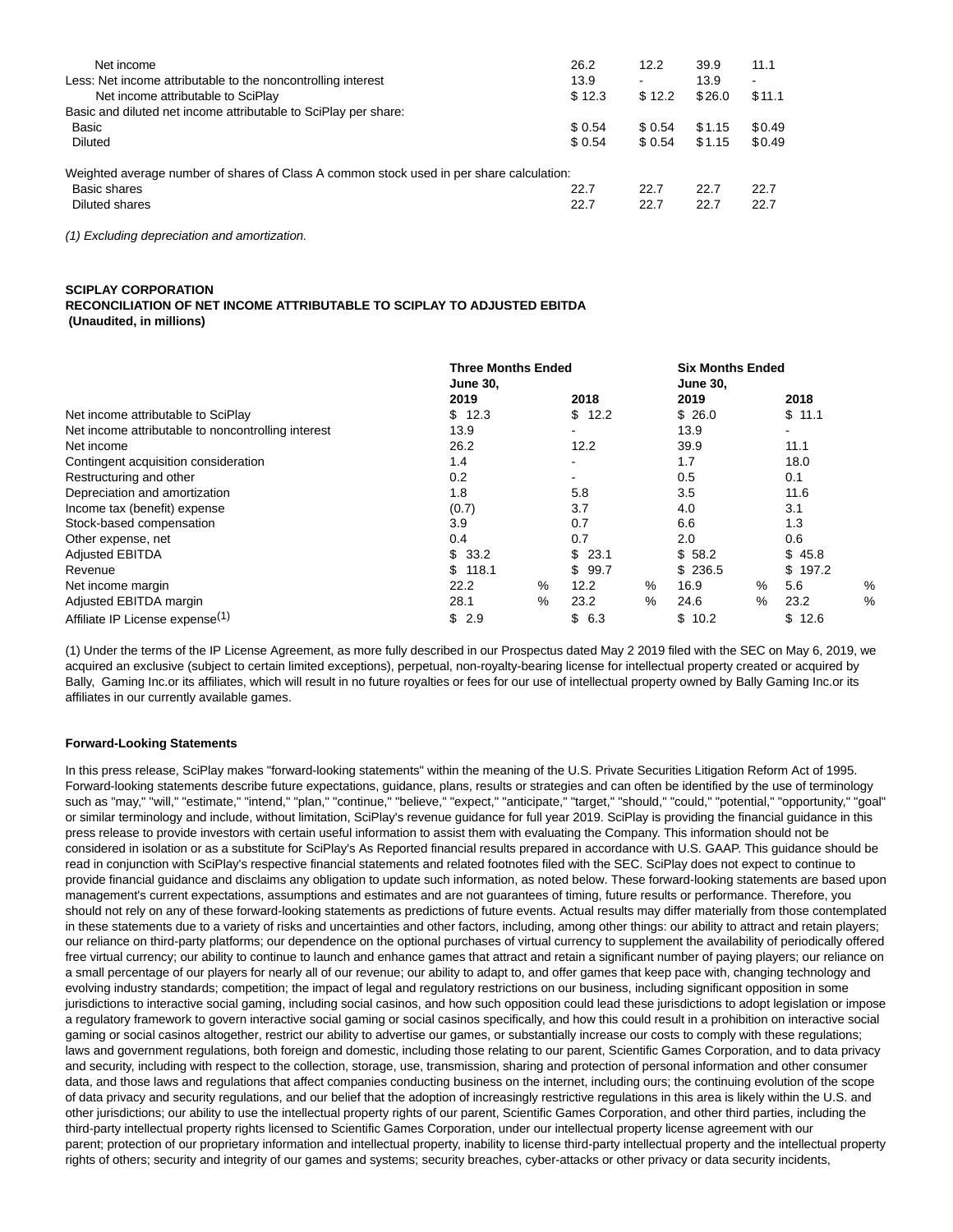challenges or disruptions; reliance on or failures in information technology and other systems; our ability to complete acquisitions and integrate businesses successfully; our ability to pursue and execute new business initiatives; fluctuations in our results due to seasonality and other factors; dependence on skilled employees with creative and technical backgrounds; natural events that disrupt our operations or those of our providers or suppliers; risks relating to foreign operations, including the complexity of foreign laws, regulations and markets; the uncertainty of enforcement of remedies in foreign jurisdictions; the effect of currency exchange rate fluctuations; the impact of foreign labor laws and disputes; the ability to attract and retain key personnel in foreign jurisdictions; the economic, tax and regulatory policies of local governments; and compliance with applicable anti-money laundering, anti-bribery and anti-corruption laws; U.S. and international economic and industry conditions; changes in tax laws or tax rulings, or the examination of our tax positions; litigation and other liabilities relating to our business, including litigation and liabilities relating to consumer protection, gambling-related matters, employee matters, alleged service and system malfunctions, alleged intellectual property infringement and claims relating to our contracts, licenses and strategic investments; restrictions and covenants in debt agreements, including those that could result in acceleration of the maturity of our indebtedness; failure to maintain adequate internal control over financial reporting; influence of certain stockholders, including decisions that may conflict with the interests of other stockholders; our ability to achieve some or all of the anticipated benefits of being a standalone public company; our dependence on distributions from SciPlay Parent Company, LLC to pay our taxes and expenses, including substantial payments we will be required to make under the Tax Receivable Agreement; and stock price volatility.

Additional information regarding risks and uncertainties and other factors that could cause actual results to differ materially from those contemplated in forward-looking statements is included from time to time in our filings with the SEC, including the Company's current reports on Form 8-K and quarterly reports on Form 10-Q. Forward-looking statements speak only as of the date they are made and, except for our ongoing obligations under the U.S. federal securities laws, we undertake no and expressly disclaim any obligation to publicly update any forward-looking statements whether as a result of new information, future events or otherwise.

This press release may contain references to industry market data and certain industry forecasts. Industry market data and industry forecasts are obtained from publicly available information and industry publications. Industry publications generally state that the information contained therein has been obtained from sources believed to be reliable, but that the accuracy and completeness of that information is not guaranteed. Although we believe industry information to be accurate, it is not independently verified by us. In general, we believe there is less publicly available information concerning international social gaming industries than the same industries in the U.S. Some data is also based on our good faith estimates, which are derived from our review of internal surveys or data, as well as the independent sources referenced above. Assumptions and estimates of our and our industry's future performance are necessarily subject to a high degree of uncertainty and risk due to a variety of factors, including those described in "Risk Factors" in the Company's quarterly reports on Form 10-Q. These and other factors could cause future performance to differ materially from our assumptions and estimates.

### **Non-GAAP Financial Measures**

The Company's management uses the following non-GAAP financial measures in conjunction with GAAP financial measures: Adjusted EBITDA, or AEBITDA and AEBITDA margin. These non-GAAP financial measures are presented as supplemental disclosures. They should not be considered in isolation of, as a substitute for, or superior to, the financial information prepared in accordance with GAAP, and should be read in conjunction with the Company's financial statements filed with the SEC. The non-GAAP financial measures used by the Company may differ from similarly titled measures presented by other companies.

Specifically, the Company's management uses AEBITDA and AEBITDA margin to, among other things: (i) monitor and evaluate the performance of our business operations; (ii) facilitate our management's internal comparisons of our historical operating performance and (iii) analyze and evaluate financial and strategic planning decisions regarding future operating investments and operating budgets. In addition, our management uses AEBITDA and AEBITDA margin to facilitate management's external comparisons of our results to the historical operating performance of other companies that may have different capital structures and debt levels.

The Company's management believes that AEBITDA and AEBITDA margin are useful as they provide investors with information regarding our financial condition and operating performance that is an integral part of our management's reporting and planning processes. In particular, our management believes that AEBITDA is helpful because this non-GAAP financial measure eliminates the effects of restructuring, transaction, integration or other items that management believes have less bearing on our ongoing underlying operating performance. Management believes AEBITDA margin is useful as it provides investors with information regarding the underlying operating performance and margin generated by our business operations.

# **AEBITDA**

AEBITDA, as used herein, is a non-GAAP financial measure that is presented as supplemental disclosure and is reconciled to net income attributable to SciPlay as the most directly comparable GAAP measure. AEBITDA should not be considered in isolation of, as a substitute for, or superior to, the consolidated financial information prepared in accordance with GAAP, and should be read in conjunction with the Company's financial statements filed with the SEC. AEBITDA may differ from similarly titled measures presented by other companies.

AEBITDA is reconciled to Net income attributable to SciPlay before: (1) net income attributable to noncontrolling interest; (2) interest expense; (3) income tax (benefit) expense; (4) depreciation and amortization; (5) contingent acquisition consideration; (6) restructuring and other, which includes charges or expenses attributable to: (a) employee severance; (b) management changes; (c) restructuring and integration; (d) M&A and other, which includes: (i) M&A transaction costs; (ii) purchase accounting adjustments; (iii) unusual items (including certain legal settlements) and (iv) other non-cash items; and (e) cost-savings initiatives; (7) stock-based compensation; (8) loss (gain) on debt financing transactions; and (9) other expense (income) including foreign currency (gains) and losses.

# **AEBITDA Margin**

AEBITDA margin, as used herein, represents our AEBITDA (as defined above) for the three- and six-month periods ended June 30, 2019 and 2018, each calculated as a percentage of revenue. AEBITDA margin is a non-GAAP financial measure that is presented as supplemental disclosures for illustrative purposes only and is reconciled to net income (loss) margin, the most directly comparable GAAP measure, in a schedule above.